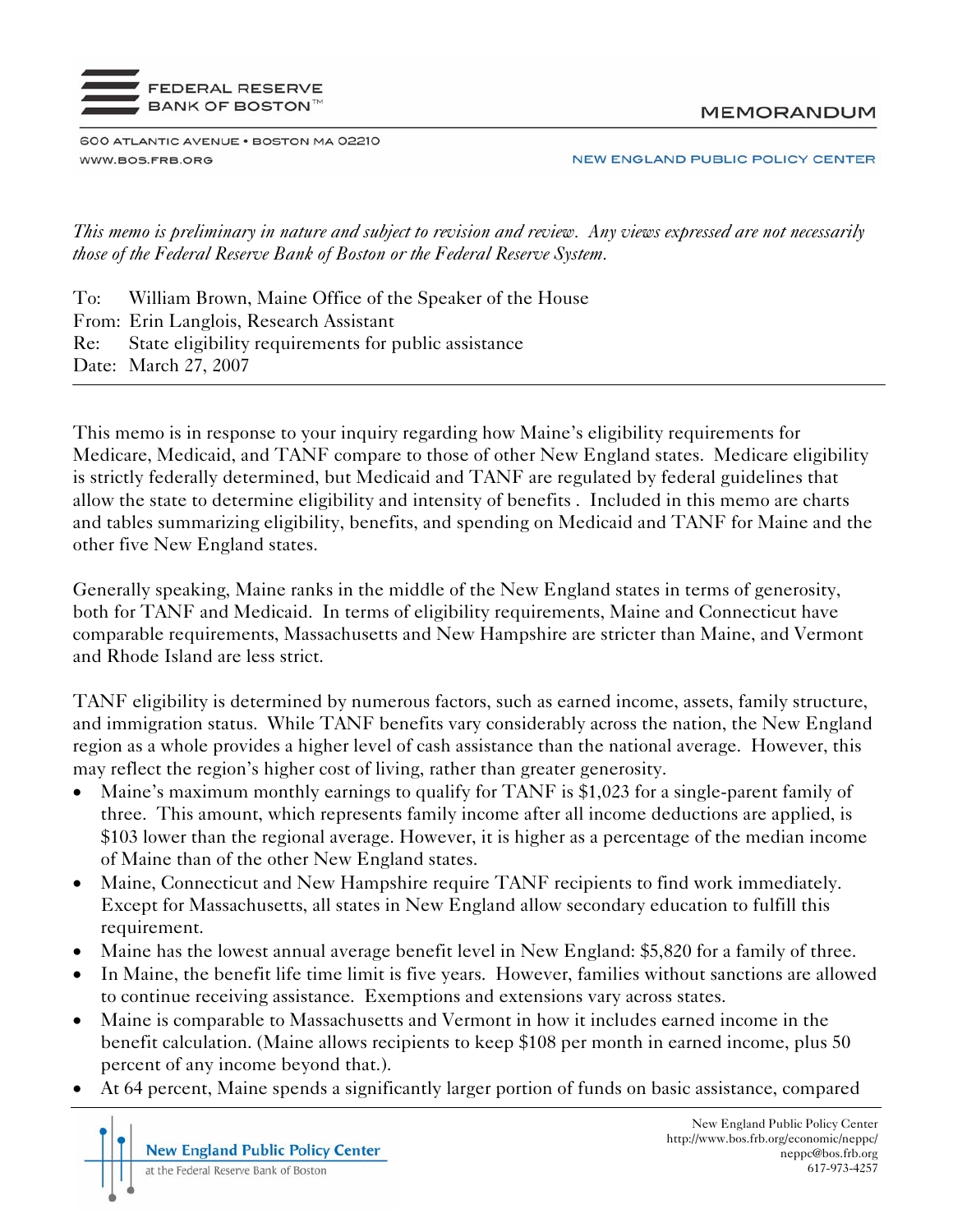to other New England states.

<u>.</u>

Medicaid eligibility is determined by the household's annual income as a percentage of the federal poverty line (FPL). In 2006, the FPL was \$16,600 for a family of three.

- Maine's Medicaid program ranks fourth in the New England region in total spending per enrollee.
- Among the various types of Medicaid recipients, Maine places its highest eligibility cap on working parents (207 percent of the FPL). This cap is the highest in the region for working parents.
- For pregnant women and infants, eligibility in Maine ends at 200 percent of the FPL, which is typical for the region.
- While Maine (along with Massachusetts) has the lowest income eligibility caps in the region, at 150 percent of the FPL, Maine provides substantial aid to the children it does cover. Benefits to children average \$3,961 per child, highest in the region and \$1,622 more than the New England average. (This comparison includes SCHIP eligibility only if it is an expansion of a state's Medicaid program<sup>[1](#page-1-0)</sup>.).
- In Maine, 43 percent of Medicaid spending is allocated to the disabled. In all New England states except for Connecticut, the disabled receive the largest single share of Medicaid spending.
- Maine's distribution of spending by recipient is significantly higher for adults and significantly lower for the elderly than elsewhere in the region. One in four of Maine's Medicaid enrollees are also eligible for Medicare, the highest dual eligibility rate in the nation.
- On the other hand, in terms of population rather than spending, the share of Maine's Medicaid recipients who are elderly, at 20.1 percent, is the highest in the country.

The attached charts and tables provide more detail on Maine's eligibility requirements and how they compare to the rest of the region.

<span id="page-1-0"></span> $<sup>1</sup>$  All New England states have in addition, a federally approved SCHIP program separate from Medicaid with flexibility</sup> beyond the Federal Code of Regulations. Differences include eligibility thresholds at a higher percentage of the FPL, participant cost-sharing provisions, and a higher federal matching rate.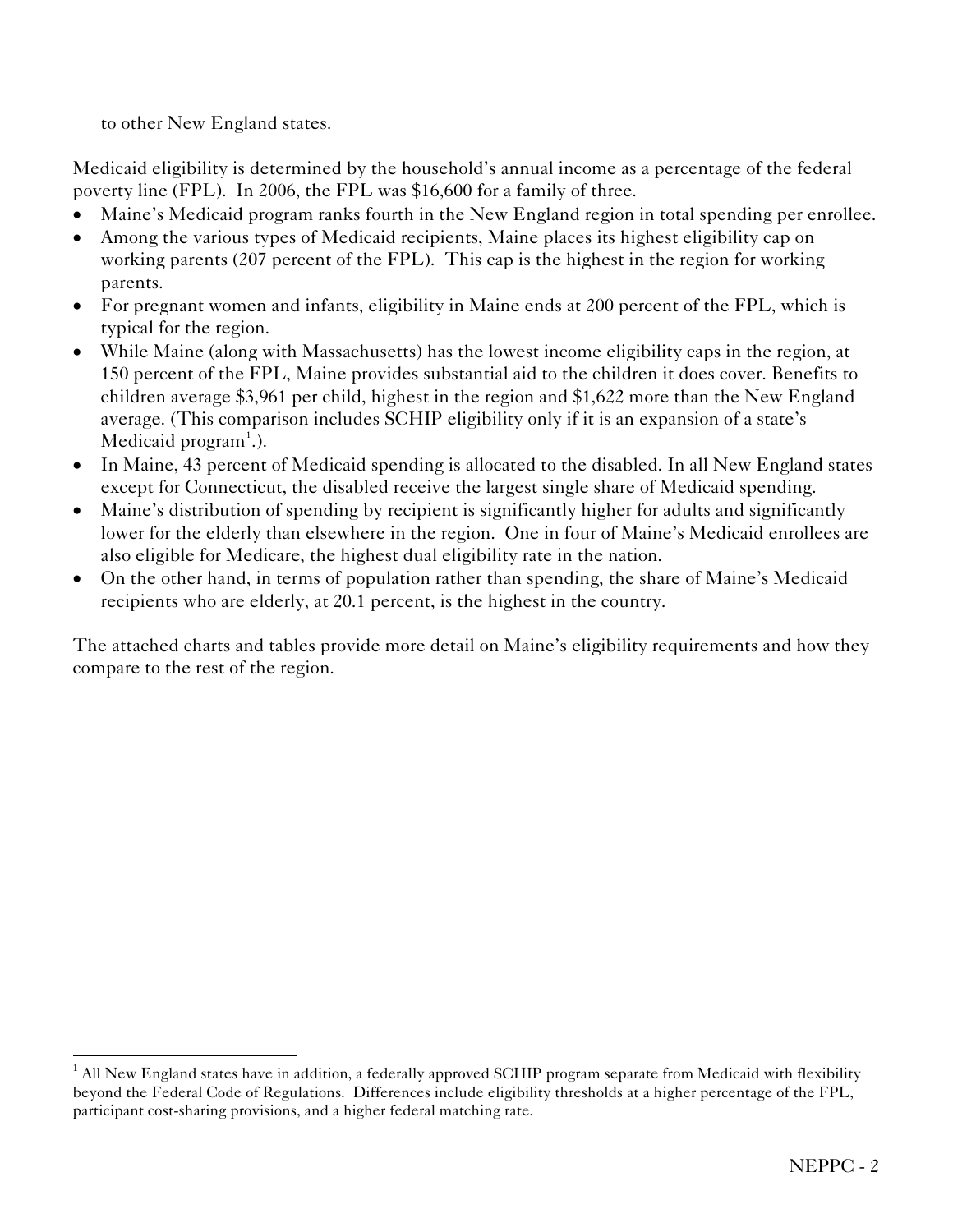

# **TANF eligibility, benefits, and spending in New England**

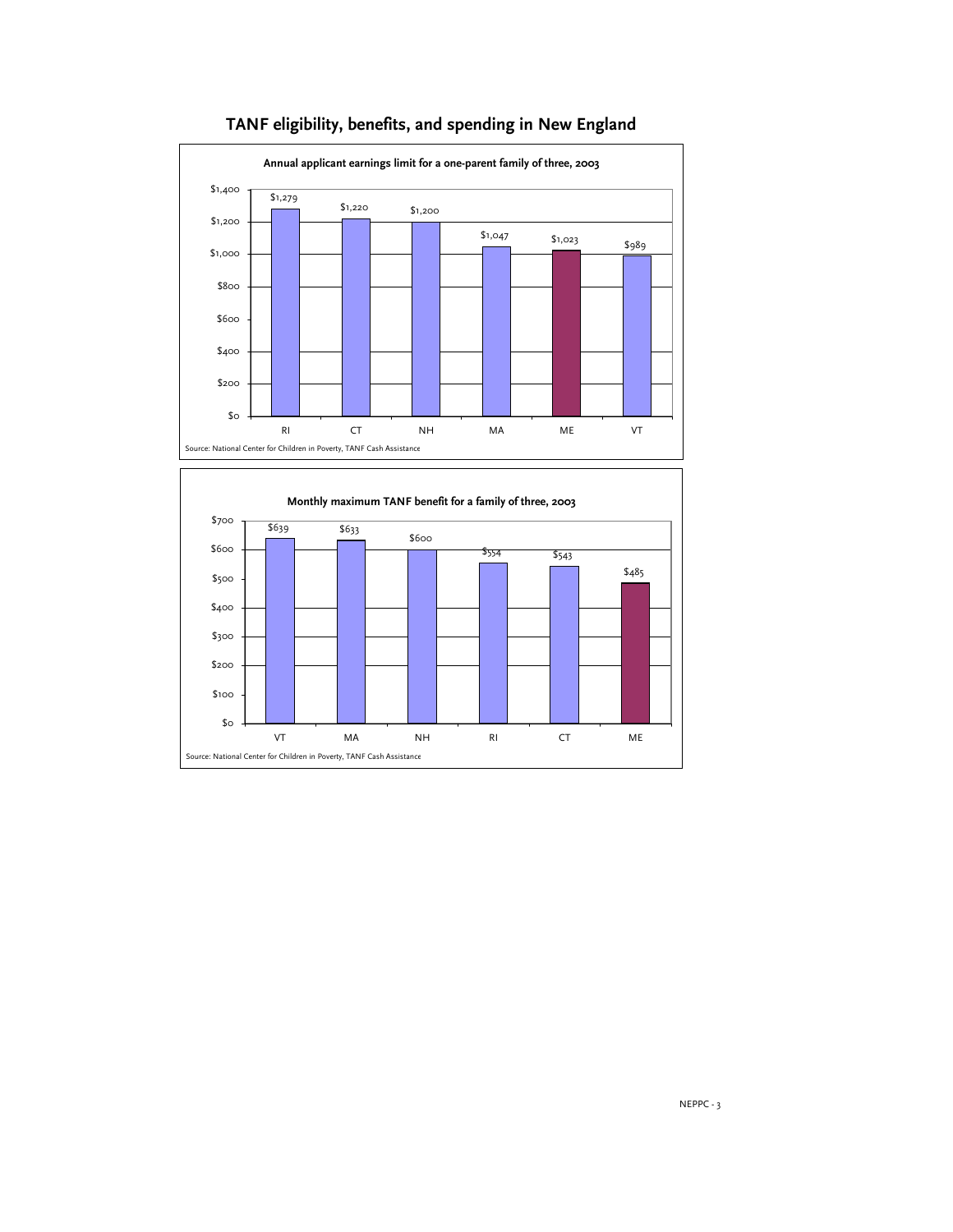

# **Medicaid eligibility and spending in New England**





NEPPC - 4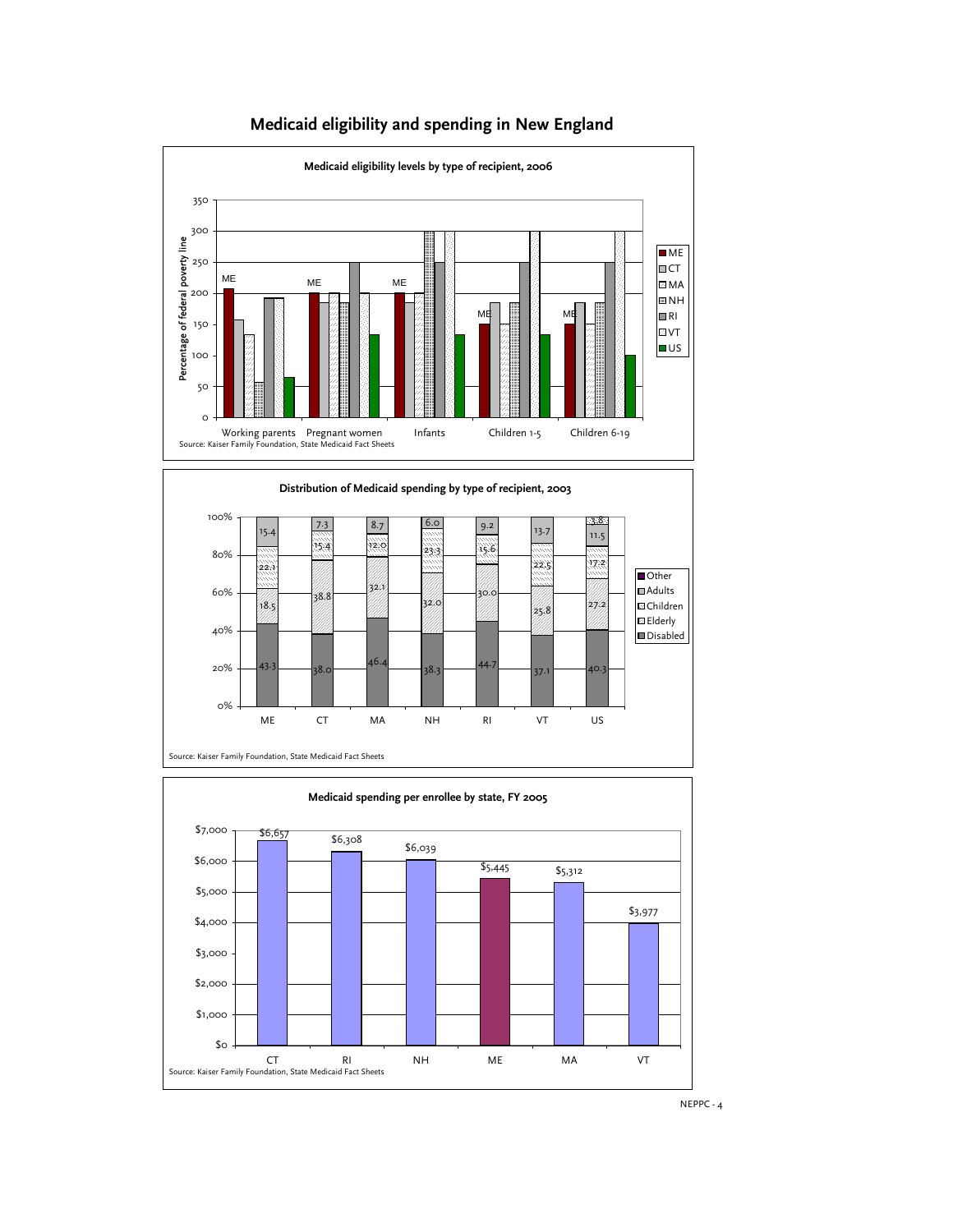### **Temporary Assistance for Needy Families (TANF) eligibility, benefits, and spending comparisons across states**

|                                                                                                     | Maine                                                                                                                                     | Connecticut                                                                    | Massachusetts                                                                                                                                                               | <b>New Hampshire</b>                                  | Rhode Island                                                                                                | Vermont                                                                        |
|-----------------------------------------------------------------------------------------------------|-------------------------------------------------------------------------------------------------------------------------------------------|--------------------------------------------------------------------------------|-----------------------------------------------------------------------------------------------------------------------------------------------------------------------------|-------------------------------------------------------|-------------------------------------------------------------------------------------------------------------|--------------------------------------------------------------------------------|
| Eligibility criteria                                                                                |                                                                                                                                           |                                                                                |                                                                                                                                                                             |                                                       |                                                                                                             |                                                                                |
| Max Earnings at Close [2]                                                                           | \$1,023                                                                                                                                   | \$1,220                                                                        | \$1,047                                                                                                                                                                     | \$1,200                                               | \$1,279                                                                                                     | \$989                                                                          |
| As percent of the Federal Poverty<br>Line $[2]$                                                     | $80\%$                                                                                                                                    | 96%                                                                            | 82%                                                                                                                                                                         | 94%                                                   | 101%                                                                                                        | 78%                                                                            |
| As percent of the State Median<br>Income [2]                                                        | 26%                                                                                                                                       | 21%                                                                            | 19%                                                                                                                                                                         | 24%                                                   | 27%                                                                                                         | 24%                                                                            |
| Amount of child support income passed<br>through [1]                                                | Up to \$50; amount<br>disregarded for purposes of<br>eligibility and benefits.<br>State also uses fill-the-gap<br>budgeting. <sup>1</sup> | Up to \$50; amount<br>disregarded for purposes of<br>eligibility and benefits. | Up to \$50; amount<br>disregarded for purposes of<br>eligibility and benefits.                                                                                              | None                                                  | Up to \$50; amount<br>disregarded for purposes of<br>eligibility and benefits.                              | State passes through all<br>current support. The first<br>\$50 is disregarded. |
| Asset eligibility criteria                                                                          |                                                                                                                                           |                                                                                |                                                                                                                                                                             |                                                       |                                                                                                             |                                                                                |
| Assets disregarded for eligibility<br>determination [1]                                             | $\rm No$                                                                                                                                  | $\rm No$                                                                       | $\rm No$                                                                                                                                                                    | $\rm No$                                              | $\rm No$                                                                                                    | No                                                                             |
| Applicant asset limit [1]                                                                           | \$2,000                                                                                                                                   | \$3,000                                                                        | \$2,500                                                                                                                                                                     | \$1,000                                               | \$1,000                                                                                                     | \$1,000                                                                        |
| Recipient asset limit [1]                                                                           | \$2,000                                                                                                                                   | \$3,000                                                                        | \$2,500                                                                                                                                                                     | \$2,000                                               | \$1,000                                                                                                     | \$1,000                                                                        |
| Treatment of vehicles [1]                                                                           | Excludes value of one<br>vehicle per household.                                                                                           | Equity in excess of \$9,500<br>is included in assets.                          | Greater of fair market value<br>in excess of $$10,000$ or<br>equity value in excess of<br>\$5,000 for one vehicle and<br>full equity of additional<br>vehicles is included. | Excludes value of one<br>vehicle per licensed driver. | Lesser of fair market value<br>in excess of \$4,650 or<br>equity value in excess of<br>\$1,500 is included. | Excludes value of one<br>vehicle per adult.                                    |
| Two-parent families eligible on same<br>basis as 1-parent families? [1]                             | No                                                                                                                                        | Yes                                                                            | No                                                                                                                                                                          | No                                                    | Yes                                                                                                         | Yes                                                                            |
| Lawful permanent residents eligible for<br>state-funded benefits when barred from<br>federal? $[1]$ | Yes; eligibility may be<br>affected by deeming. <sup>2</sup>                                                                              | Yes; recipients must pursue No<br>citizenship.                                 |                                                                                                                                                                             | $\rm No$                                              | Yes                                                                                                         | Yes; eligibility may be<br>affected by deeming. <sup>2</sup>                   |
| Work trigger limit [3]                                                                              | Immediate                                                                                                                                 | Immediate                                                                      | 60 days                                                                                                                                                                     | Immediate                                             | 24 months                                                                                                   | No later than 18 months                                                        |
| Education as work requirement                                                                       |                                                                                                                                           |                                                                                |                                                                                                                                                                             |                                                       |                                                                                                             |                                                                                |
| Post-secondary training or<br>education can fulfill work<br>requirement? [1]                        | Yes                                                                                                                                       | Yes                                                                            | No                                                                                                                                                                          | Yes                                                   | Yes                                                                                                         | Yes                                                                            |
| Education/training is sufficient<br>to meet work requirement? [1]                                   | Yes                                                                                                                                       | Yes, if attending at least<br>30 hours/week                                    | N/A                                                                                                                                                                         | $\rm No$                                              | Yes                                                                                                         | Yes                                                                            |
| Time limit on post-secondary<br>education or training fulfilling<br>work requirement [1]            | Expected to complete<br>program within amount<br>of time it takes for<br>full-time student                                                | Generally 4 or 6 months                                                        | N/A                                                                                                                                                                         | 3 years part-time<br>2 years full-time                | 36 months                                                                                                   | No limit                                                                       |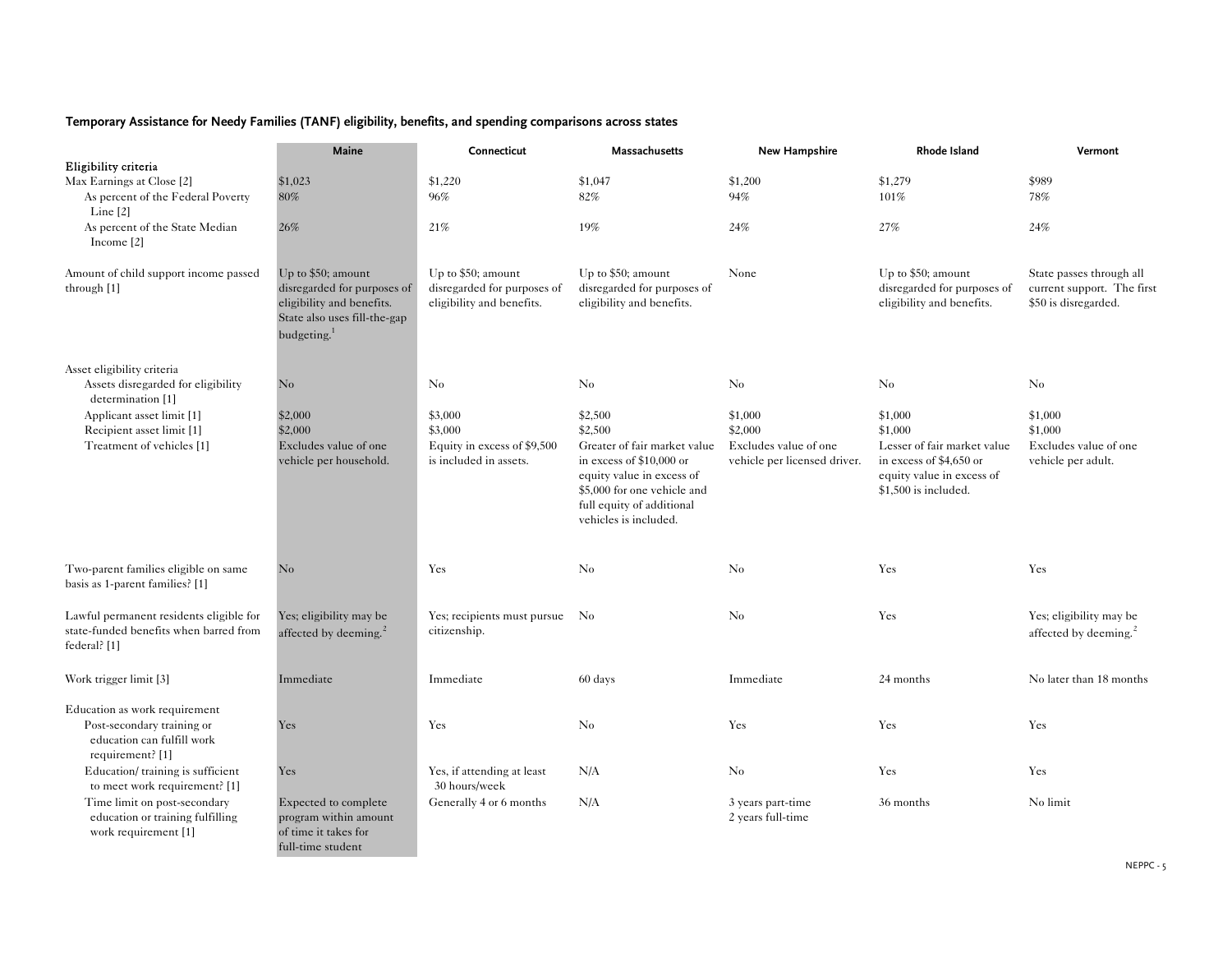|                                                                             | Maine                  | Connecticut      | Massachusetts          | New Hampshire | Rhode Island           | Vermont                |
|-----------------------------------------------------------------------------|------------------------|------------------|------------------------|---------------|------------------------|------------------------|
| <b>Benefits</b>                                                             |                        |                  |                        |               |                        |                        |
| Benefit level                                                               |                        |                  |                        |               |                        |                        |
| Max Grant (no Income) [2]                                                   | \$485                  | \$543            | \$633                  | \$600         | \$554                  | \$639                  |
| As percent of the Federal Poverty                                           | 38%                    | 43%              | 50%                    | 47%           | 44%                    | 50%                    |
| Line $[2]$                                                                  |                        |                  |                        |               |                        |                        |
| As percent of the State Median<br>Income $[2]$                              | 12%                    | 9%               | 12%                    | 12%           | 12%                    | 15%                    |
| Earned income disregarded for                                               | \$108/month and 50% of | 100% of earnings | \$120/month and 50% of | 50%           | \$170/month and 50% of | \$150/month and 25% of |
| benefit calculation [1]                                                     | remainder              |                  | remainder              |               | remainder              | remainder              |
| Time limit on benefit receipt                                               |                        |                  |                        |               |                        |                        |
| Lifetime time limit [4]                                                     | 60 months              | 21 months        | None                   | 60 months     | 60 months              | None                   |
| Benefits continue to children<br>after reaching lifetime time<br>limit? [4] | Yes                    | $\rm No$         | n/a                    | $\rm No$      | Yes                    | n/a                    |
| Average monthly number of families                                          | 9.543                  | 19,830           | 48,842                 | 6,159         | 10,744                 | 4,589                  |
| Spending on basic assistance<br><b>FY2005</b>                               |                        |                  |                        |               |                        |                        |
| Federal funds spent [5]                                                     | \$60,070,407           | \$7,804,430      | \$133,557,236          | \$17,325,241  | \$56,034,626           | \$23,888,738           |
| State Maintenance of effort (MOE)<br>funds spent [5]                        | \$29,946,706           | \$117,934,671    | \$198,027,952          | \$17,951,601  | \$16,045,489           | \$12,191,976           |
| Share of State and Federal funds<br>spent on basic assistance [5]           | 64.00%                 | 25.90%           | 40.10%                 | 49.80%        | 40.50%                 | 44.30%                 |
| Average monthly number of families<br>receiving basic assistance [6]        | 9,543                  | 19,830           | 48,824                 | 6,159         | 10,744                 | 4,589                  |

 $1$  In "fill-the-gap" budgeting, the TANF countable income standard is set higher than the maximum amount of cash benefits that a family can receive. Child support payments that bring the family's income above the maximum amount of benefits it can receive, but that remain below the TANF countable income standard, are not counted against the family for purposes of determining the size of the family's benefits.

 $2$  "Deeming" refers to a situation in which a sponsor has signed an affidavit of support form when the immigrant entered the U.S. In that circumstance, the sponsor's income and resources may be added to the immigrant's in determining eligibility for benefits.

Source: National Center for Children in Poverty

[1] National Center for Children in Poverty; http://www.nccp.org/policy\_index\_12.html

[2] TANF Seventh Annual Report to Congress, State Profiles; http://www.acf.hhs.gov/programs/ofa/annualreport7/chapter14/chap14.pdf

[3] TANF Seventh Annual Report to Congress, Table 12:3; http://www.acf.hhs.gov/programs/ofa/annualreport7/Appendix/TANF\_7th\_Report\_Appendix.pdf

[4] TANF Seventh Annual Report to Congress, Table 12:10; http://www.acf.hhs.gov/programs/ofa/annualreport7/Appendix/TANF\_7th\_Report\_Appendix.pdf

[5] Center for Law and Social Policy, http://www.clasp.org/publications/state\_moe\_fy05.htm

[6] Department of Health and Human Services, http://www.acf.hhs.gov/programs/ofa/caseload/2005/2005\_15months\_05112006\_tan.xls